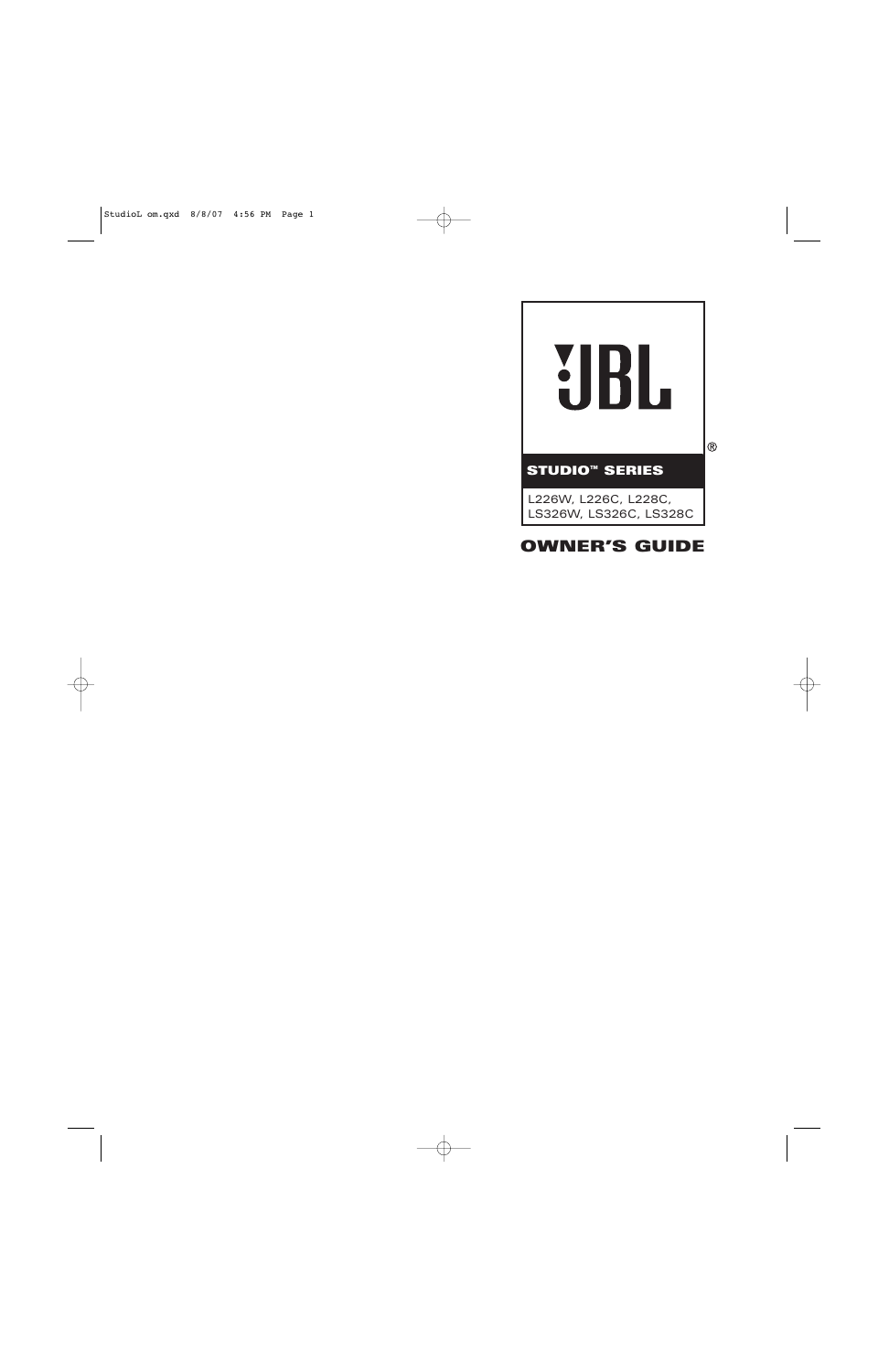# **THANK YOU FOR CHOOSING JBL, INC.**

For more than 60 years, JBL, Inc. has been involved in every aspect of music and film recording and reproduction, from live performances to the recordings you play in your home, car or office.

We're confident that the JBL® speakers you have chosen will provide every note of enjoyment that you expected – and that when you think about purchasing additional audio equipment for your home, car or office, you will once again choose JBL products.

Please take a moment to register your product on our Web site at www.jbl.com. It enables us to keep you posted on our latest advancements, and helps us to better understand our customers and build products that meet their needs and expectations.

## **UNPACKING THE SPEAKERS**

Carefully unpack the speakers. If you suspect damage from transit, report it immediately to your dealer and/or delivery service. Keep the shipping carton and packing materials for future use. All models include a mounting template and paint shield.

## **PLANNING YOUR SYSTEM**



Figure 1.

**Couch Left Front Channel Left Surround Channel Right Surround Channel Right Front Channel Center Channel JBL Subwoofer (optional)**

Figure 2. This overhead view shows a typical home theater system arrangement.



Figure 3. This overhead view shows a 6- or 7-channel home theater system arrangement. Left/right rear channels are for a 7-channel system. Center rear channel is for a 6-channel system.

**NOTE:** Figures 1, 2 and 3 show recommended speaker locations. You may also follow these general placement suggestions when installing the speakers in the ceiling.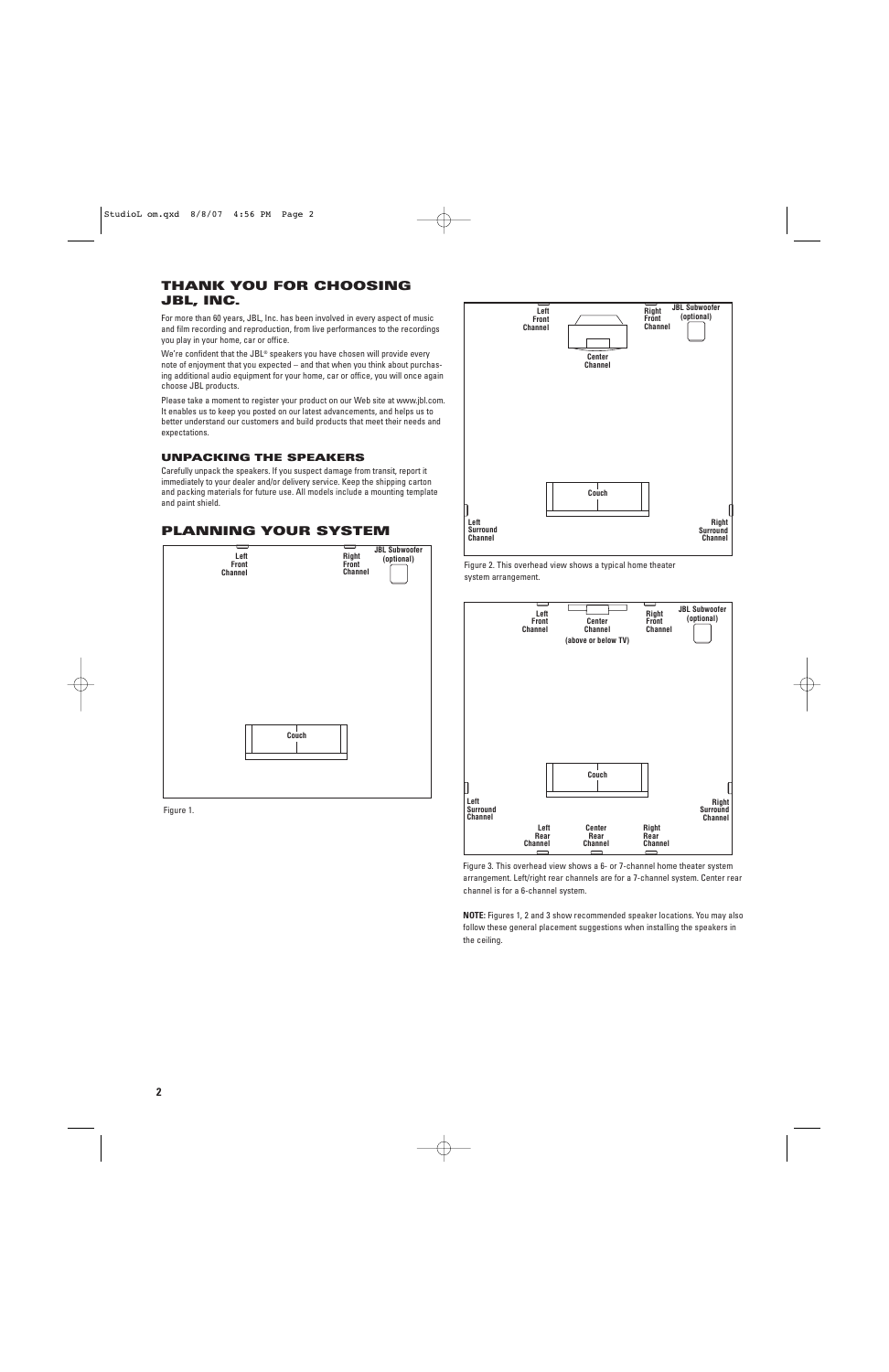## **PLACEMENT**

### **STEREO**

Before deciding where to place your speakers, survey your room and think about placement, keeping the following points in mind, and using Figure 1, on previous page, as a guide:

- For best results, place the speakers 6'–8' apart.
- When installing in the wall, position each speaker so that the tweeter is as close to ear level as practical.
- Refer to "Home Theater" below if you also plan to use the speakers in a home theater system.

### **HOME THEATER**

For front-channel use, place one speaker on the left and another on the right along either side of the television.

A center channel speaker should go directly above or below the television and can be an in-wall, in-ceiling or freestanding center channel.

For left and right surround channels, place one speaker on the left and another on the right, to the side of or slightly behind the listening area. In 6- or 7-channel configurations, place the rear channel(s) behind the listening position, as shown in Figure 3.

**NOTE:** A JBL powered subwoofer will add impact and realism to both music and film soundtracks. Contact your JBL dealer for recommendations on subwoofer models for your application.

Proper placement of the speakers is an important step in obtaining the most realistic soundstage possible. These recommendations are for the optimal placement of the loudspeakers. Use these placement recommendations as a guide. Slight variations will not diminish your listening pleasure.

# **INSTALLATION**

The Studio™ L Series in-wall and in-ceiling speakers were designed to be easily installed. However, if you are unable to clearly and fully understand and follow the instructions in this manual, or if you are unsure of your ability to properly install these loudspeakers, please contact your dealer or a qualified installer.

### **TOOLS NEEDED**

(Do not use a powered screwdriver

Phillips #2 screwdriver

of any kind)

Pencil

 $\mathbf{r}$ 

Measuring tape **Willems** Utility knife



Carpenter's level **Awl** 

## **SPEAKER CONNECTIONS**

### **CONNECTION TIPS**



**Speaker Outputs** 

Figure 4.

Up to 100 ft. 16-gauge Greater than 100 ft. 12-gauge

**Wire Length Recommended Size**

## **TURN OFF ALL POWER**

Before completing the installation, you must connect your speakers to your system. First, turn off all audio-system power. Use high-quality speaker wire to make your connections. Use at least #16-gauge speaker wire with polarity coding. Heavier gauge wire is recommended for larger distances. Consult the chart above or your dealer for recommendations. The side of the wire with a ridge or other coding is usually considered positive (+) polarity. Also, consult the owner's manuals that were included with your amplifier or receiver to confirm connection procedures.

Observe polarities when making speaker connections, as shown in Figure 4. Connect each + terminal on the back of the amplifier or receiver to the respective + (red) terminal on each speaker. Connect the – (black) terminals in the same way.

### **IMPORTANT!**

Do not reverse polarities (i.e.,  $+$  to  $-$  , or  $-$  to  $+$ ) when making connections. Doing so will cause poor imaging and diminished bass response. Be certain that positive and negative wire strands are completely isolated to avoid short circuits that may damage your equipment.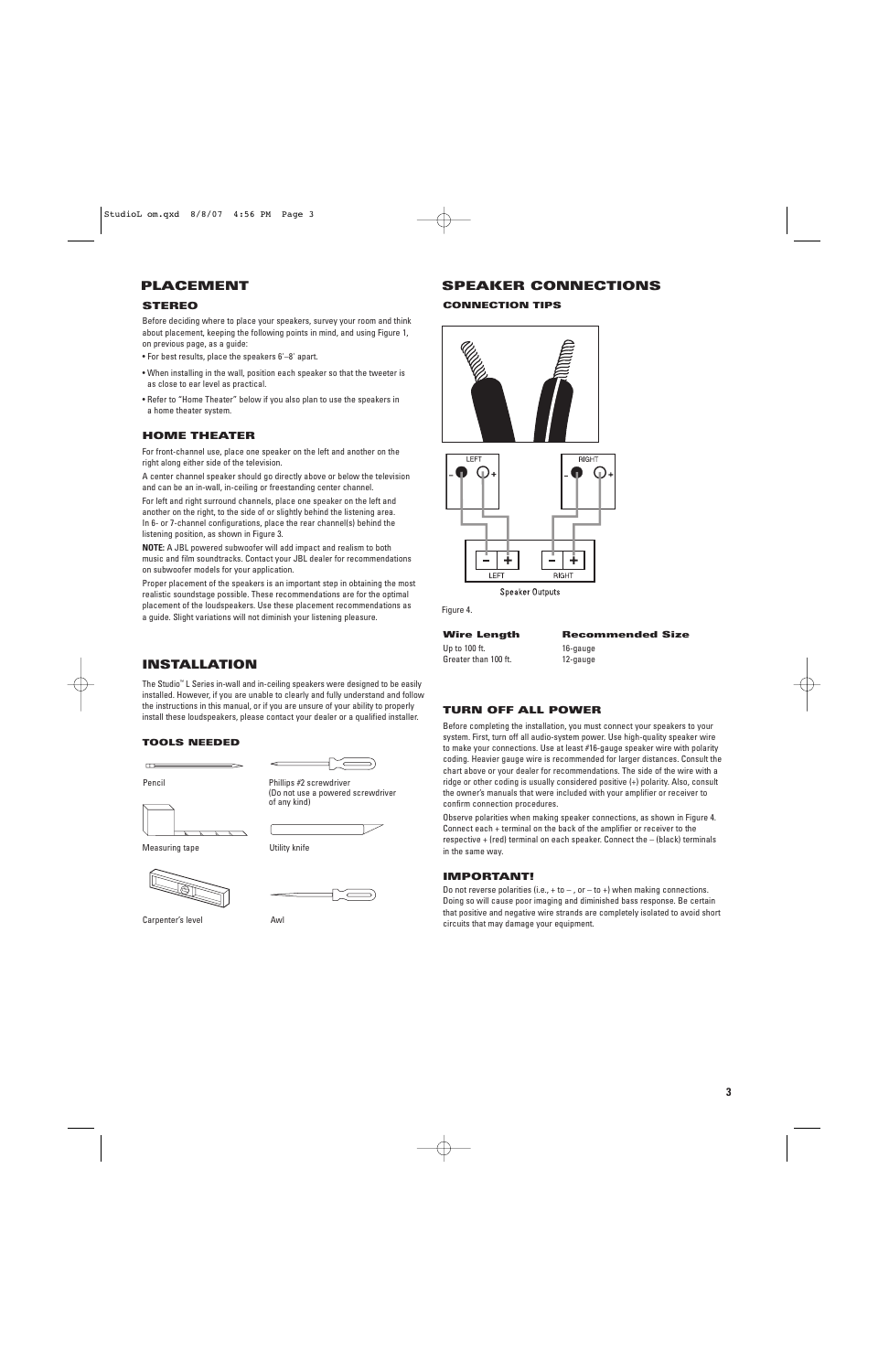## **EXISTING CONSTRUCTION**

### **L226C, L228C, LS326C, LS328C**



1. Remove the plastic paint shield from the speaker frame.



2. Determine the correct speaker location. **NOTE:** Use the included template when cutting the drywall.



3. **NOTE:** Always allow at least a 1/2" between a wall stud and the speaker cutout, or the locking tabs will not be able to swivel into place.



4. Ensure that the drywall or plywood board or other appropriate wallboard is at least 1/2" thick, and confirm that the board material is capable of withstanding the weight of the speaker you will be installing. Cut the drywall.



5. Connect the speaker wires to the speaker.



6. Make sure all four locking tabs are properly positioned against the locking tab stops that are located on the speaker frame (see Figure 5 below). After confirming this, carefully place the frame assembly in the wall and confirm that there is no more than 1/8" play between the frame and the wall cutout. After positioning the speaker in the mounting location, back each screw out one full turn (turn counterclockwise).



7. Screw down each of the four Phillips-head screws, alternating between the four screws. The locking tabs will swivel into place and secure the unit to the rear surface of the wall panel. Hand-tighten with a nonpowered, straight-handle regular screwdriver only. Do not use a socket wrench, a powered screwdriver, a drill or any other powered tool. Confirm that the speaker is firmly and securely held in place and that all four locking tabs are firmly resting against the wall panel.



8. Attach the metal grille and logo, if desired.



Figure 5.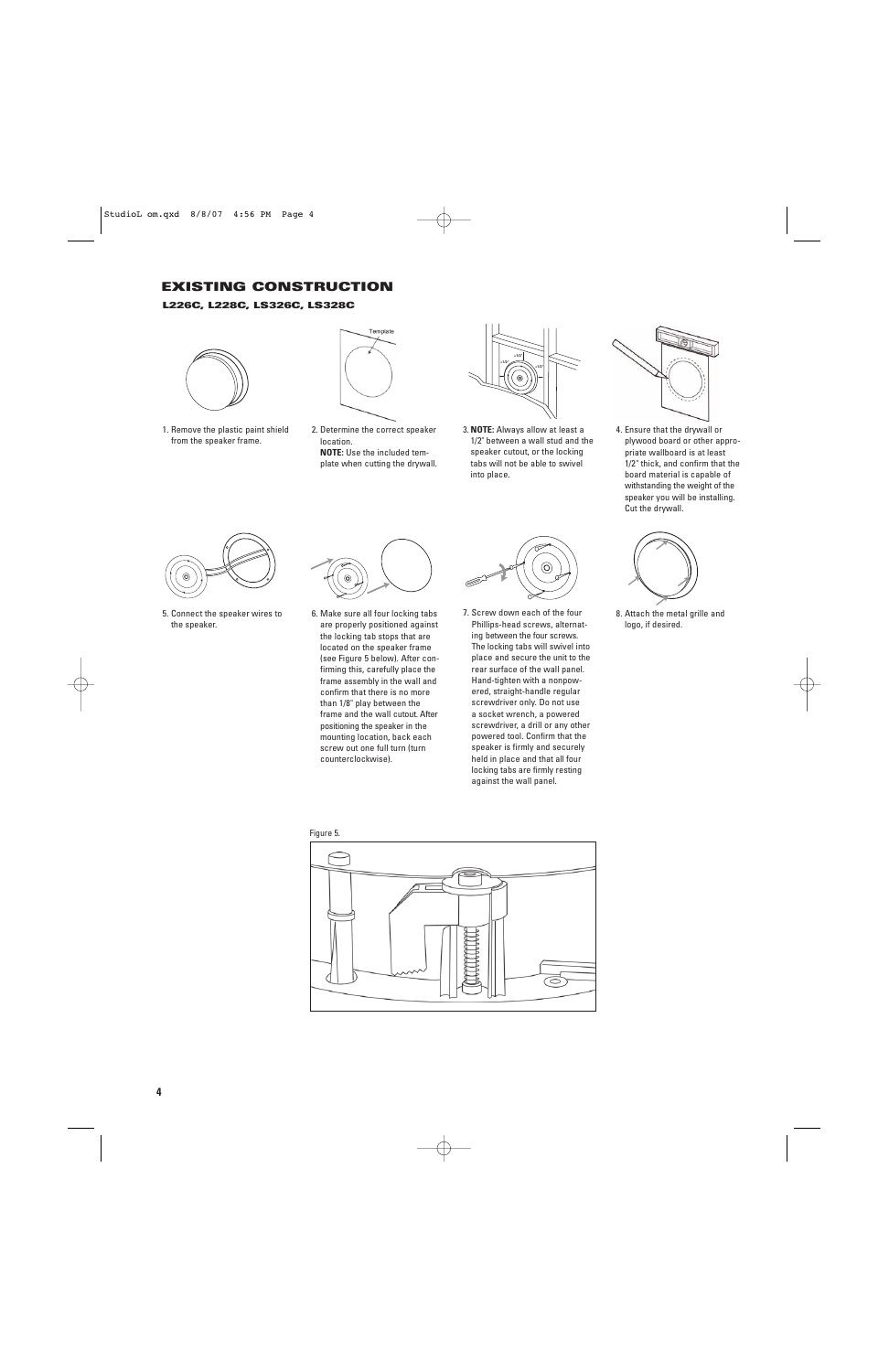### **L226W, LS326W**



1. Remove the plastic paint shield from the speaker frame.



2. Determine the correct speaker location. **NOTE:** Use the included template when cutting the drywall.



3. **NOTE:** Always allow at least a 1/2" between a wall stud and the speaker cutout, or the locking tabs will not be able to swivel into place.



4. Ensure that the drywall or plywood board or other appropriate wallboard is at least 1/2" thick, and confirm that the board material is capable of withstanding the weight of the speaker you will be installing. Cut the drywall.



5. Connect the speaker wires to the speaker.



6. Make sure all four locking tabs are properly positioned against the locking tab stops that are located on the speaker frame (see Figure 6 below). After confirming this, carefully place the frame assembly in the wall and confirm that there is no more than 1/8" play between the frame and the wall cutout. After positioning the speaker in the mounting location, back each screw out one full turn (turn counterclockwise).



7. Screw down each of the four Phillips-head screws, alternating between the four screws. The locking tabs will swivel into place and secure the unit to the rear surface of the wall panel. Hand-tighten with a nonpowered, straight-handle regular screwdriver only. Do not use a socket wrench, a powered screwdriver, a drill or any other powered tool. Confirm that the speaker is firmly and securely held in place and that all four locking tabs are firmly resting against the wall panel.



8. Attach the metal grille and logo, if desired.



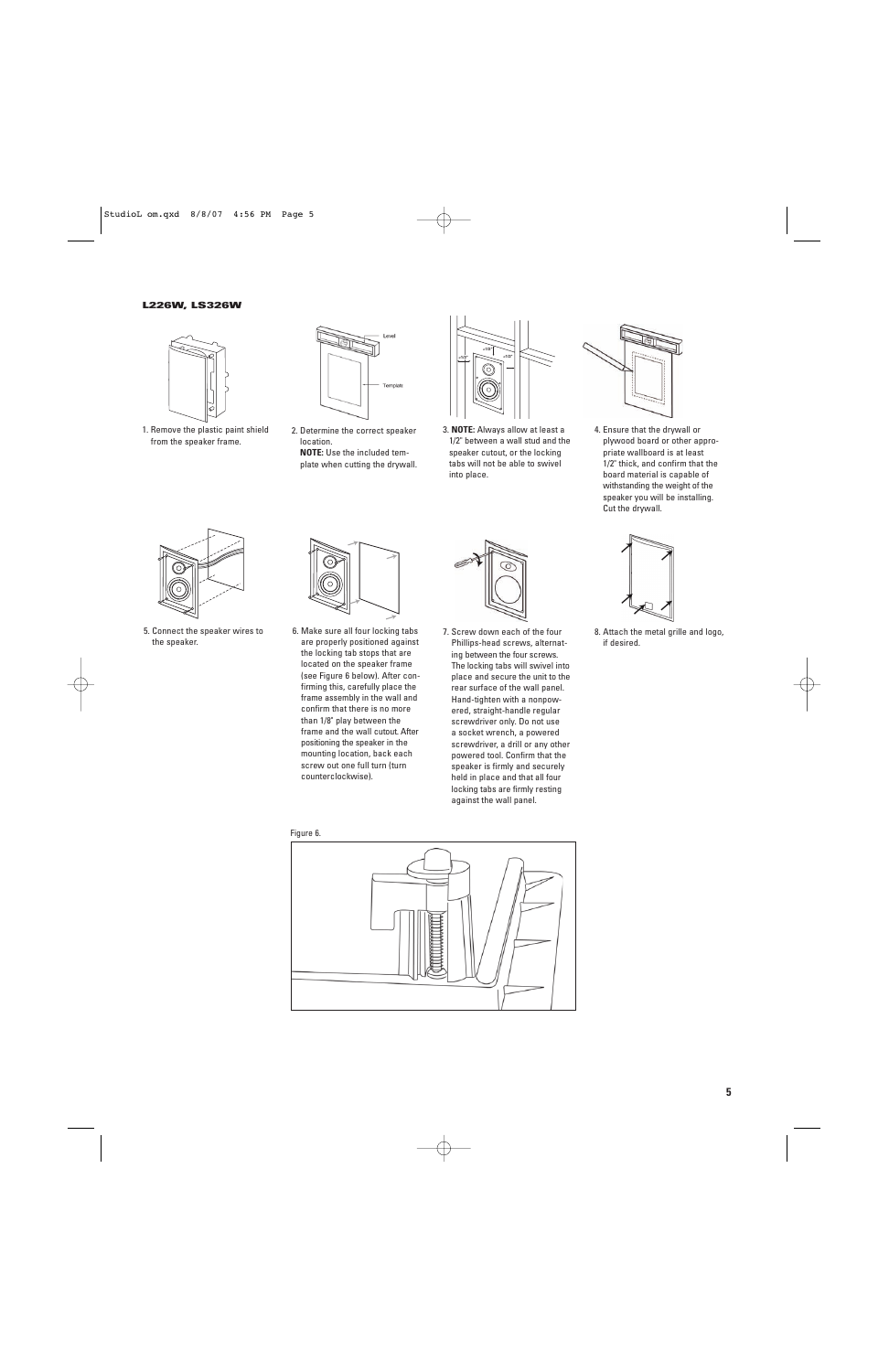## **NEW CONSTRUCTION**

If you wish to preinstall a rough-in frame before the drywall is installed, you will need to purchase the correct rough-in-frame kit for your model:

| <b>Speaker Model</b> | <b>Rough-In-Frame Kit</b> |
|----------------------|---------------------------|
| L226W, LS326W        | RIF 6                     |
| L226C, LS326C        | RIF 6CS                   |
| L228C, LS328C        | RIF 8C                    |

Detailed installation instructions are supplied with the rough-in kit.

# **PAINTING THE SPEAKER FRAME AND GRILLE**

Studio L in-wall and in-ceiling loudspeakers can be painted to match any décor. If you wish to change their color, the satin finish on the grille and frame will function as a primer coat. Before painting, install the paint shield (inner section of template in the assembly kit) securely into the recess in the baffle. This will protect the speaker components and baffle from paint residue. Use a high-quality spray paint, and apply a thin coat of color. **Be certain the grille perforations remain free of paint. Filling them with paint will diminish the sound quality.**

**NOTE:** Gently remove the acoustical foam blanket from the grille before painting. Reattach the blanket after the paint has dried.

## **OPERATION SURROUND MODES**

When using the system in a Dolby® Digital or DTS® home theater system, make sure all speakers are set to "Small." When using the Studio L in-wall and in-ceiling speakers in a Dolby Pro Logic® home theater system, make sure the receiver's center channel mode is set to "Normal."

Some Dolby Digital-equipped receivers/processors offer different setup options for each source or surround mode: e.g., CD-stereo, videotape, Dolby or Pro Logic. In each case, follow your equipment's instructions to ensure that the subwoofer (if you have one) output is turned on and that the speakers are set to "Small" in each mode.

## **TWEETER-LEVEL CONTROL**

In most typical listening rooms, this switch should be left in the neutral or "0" position. This setting will deliver the most neutral and balanced sound. In some extreme cases, it may be desirable to slightly boost or cut the tweeter's output, depending upon the room layout, construction and furnishings.

If the room is sparsely furnished, contains large exposed windows or is otherwise very reverberant, you may want to set the control to the "–" (–1.5dB) position. If the room is exceptionally absorbent because it is well furnished or has thick curtains and/or carpet, you may want to increase the tweeter output by setting this switch to the "+" position (+1.5dB).

## **BOUNDARY COMPENSATION CONTROL LS326W, LS326C, LS328C**

This control is designed to be engaged when positioning the loudspeaker within two feet of another surface to eliminate the bass peak caused by the second surface and to maintain a smooth, natural bass response. For example, if you need to install an in-ceiling speaker within two feet of a side wall or corner, it is recommended that the Boundary Compensation control be set to the "On" position. Likewise, if it is necessary to install an in-wall speaker within two feet of the floor, ceiling or corner, the control should be set to the "On" position. In all other installations, the control should typically be set to "Off".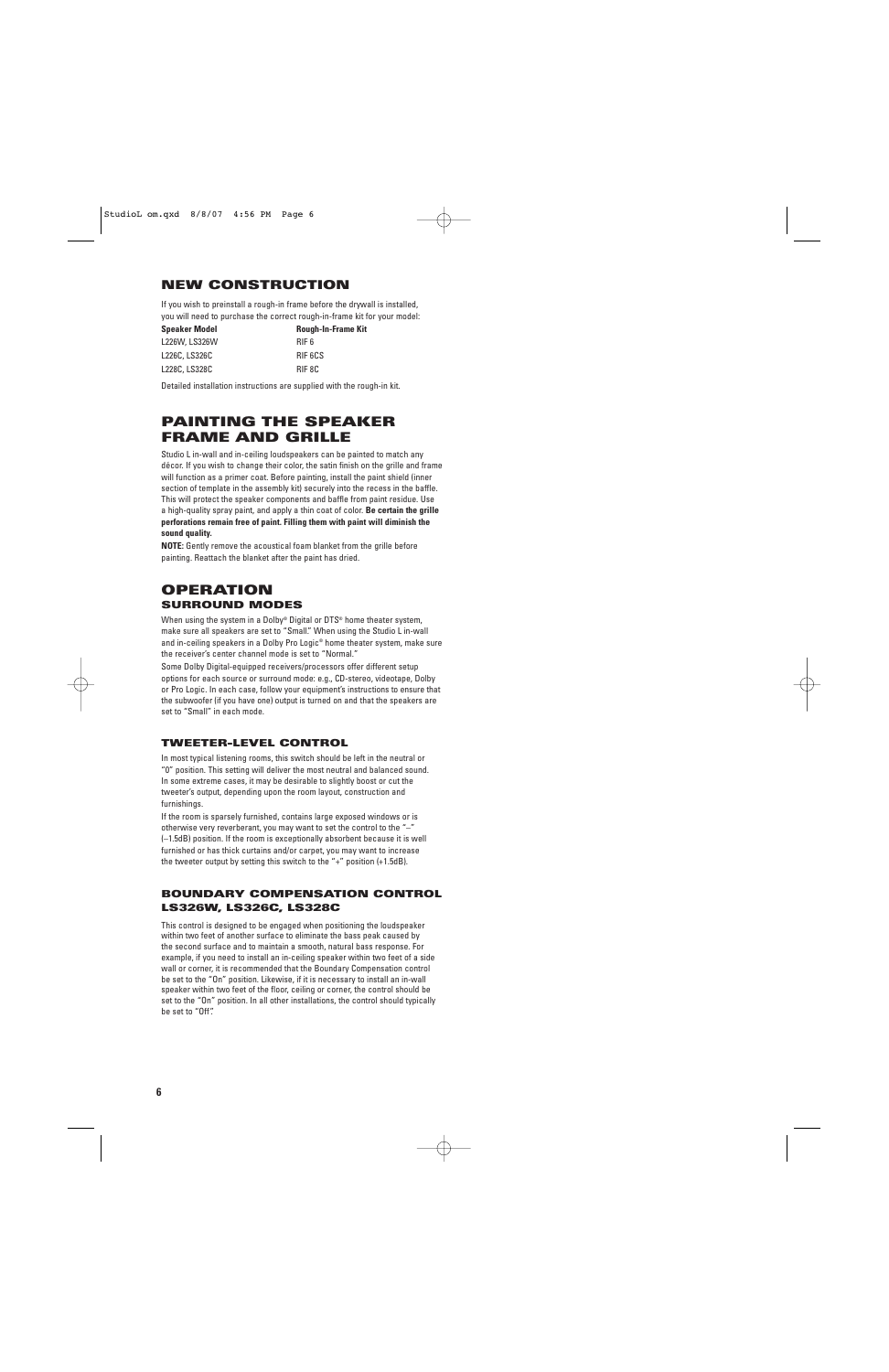## **SPECIFICATIONS**

**Frequency Range (–6dB)** 30Hz – 20kHz 30Hz – 20kHz 28Hz – 20kHz **Recommended** 10 – 125 Watts 10 – 125 Watts 10 – 135 Watts **Amplifier Power Range Sensitivity** 89dB 89dB 90dB **(2.83V @ 1 meter) Nominal Impedance** 8 Ohms 8 Ohms 8 Ohms

**Low-Frequency Driver 6-1/2" (165mm)** 6-1/2" (165mm) 6-1/2" (165mm) 8" (200mm)

**High-Frequency Driver** 1" (25mm) 1" (25mm) 1" (25mm) 1" (25mm) 1" (25mm)

**External Dimensions** 8-1/2" x 11" Diameter: 9-3/16" Diameter: 10-7/8" **(W x H)** (216mm x 280mm) (233mm) (276mm) **Mounting Cutout Size** 7" x 9-1/2" Diameter: 7-7/8" Diameter: 9-1/2" **(W x H)** (178mm x 241mm) (200mm) **Mounting Depth** 3-9/16" (90mm) 4-1/8" (104mm) 4-5/8" (117mm)

**Frequency Range (-6dB) Recommended** 10 – 135 Watts 10 – 135 Watts 10 – 150 Watts **Amplifier Power Range Sensitivity** 89dB 89dB 90dB **(2.83V @ 1 meter) Nominal Impedance** 8 Ohms 8 Ohms 8 Ohms 8 Ohms/channel 8 Ohms 8 Ohms **Crossover Frequency** 2,000Hz; 2,000Hz; 2,500Hz; 2,500Hz; 2,500Hz; 2,500Hz; 2,500Hz; 2,500Hz; 2,500Hz; 2,500Hz; 2,500Hz; 2,500Hz; 2,500Hz; 2,500Hz; 2,500Hz; 2,500Hz; 2,500Hz; 2,500Hz; 2,500Hz; 2,500Hz; 2,500Hz; 2,500Hz; 2,

**High-Frequency Driver 1''** (25mm) 1'' (25mm) 1'' (25mm) 1'' (25mm) 1'' (25mm)

**External Dimensions 8-1/2" x 11"** Diameter: 9-3/16" Diameter: 0-7/8"<br> **(W x H)** (276mm) (216mm x 280mm) (233mm) (233mm) (233mm) (276mm) **Mounting Cutout Size 7**" x 9-1/2" Diameter: 7-7/8" Diameter: 7-7/8" Diameter: 9-1/2" **(W x H)** (178mm x 241mm) (200mm) (241mm) **Mounting Depth** 3-9/16" (90mm) 4-1/8" (104mm) 4-5/8" (117mm) **Weight (net)** 3.5 lb (1.6kg) 3.5 lb (1.6kg) 5.8 lb (2.6kg)

**Studio L L226W L226C L228C**

**Crossover Frequency** 3,000Hz; 2,500Hz; 2,500Hz; 24dB/Octave 18dB/Octave 18dB/Octave Aluminum cone Aluminum cone Aluminum cone Titanium-laminate Titanium-laminate Titanium-laminate **Weight (net)** 3.5 lb (1.6kg) 3.5 lb (1.6kg) 5.8 lb (2.6kg)

**Low-Frequency Driver** 6-1/2" (165mm) 6-1/2" (165mm) 8" (200mm) Titanium Titanium Titanium **(W x H)** (216mm x 280mm) (233mm) (276mm)

**Studio L<br>
Frequency Range (-6dB) LS326W LS326C LS328C**<br>  $30Hz - 30kHz$   $30Hz - 30kHz$   $30Hz - 30kHz$   $30Hz - 30kHz$   $30Hz - 30kHz$ 

24dB/Octave 18dB/Octave 18dB/Octave Aluminum cone